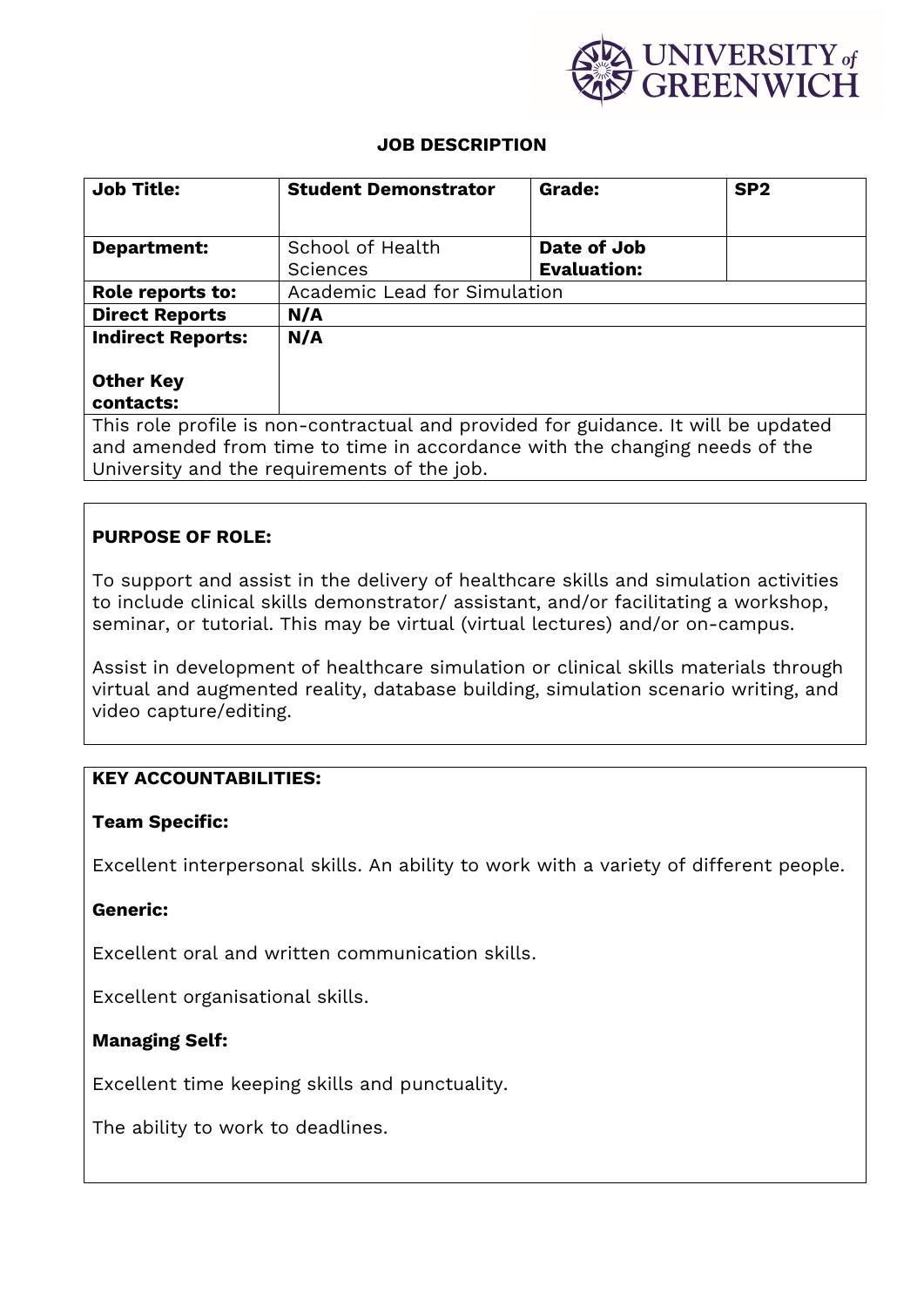

#### **Core Requirements:**

Adhere to and promote the University's policies on Equality, Diversity and Inclusion and Information Security.

Ensure compliance with Health & Safety and Data Protection Legislation.

Support and promote the University's Sustainability policies, including the Carbon Management.

Plan, and carry out duties in a resource efficient way, recognising the shared responsibility of minimising the university's negative environmental impacts wherever possible.

### **Additional Requirements:**

Undertake any other duties as requested by the Academic Lead for Simulation and other managers [e.g., Head of School, Centre Lead and Deputy Head for Research Enterprise, FOO, Clinical Skills / Technical Learning Resources Manager or Clinical skills and simulation fellows etc].

## **KEY PERFORMANCE INDICATORS:**

## **KEY RELATIONSHIPS (Internal & External):**

Academic Lead for Simulation.

Clinical Skills / Technical Learning Resources Manager.

Centre Lead and Deputy Head for Research Enterprise.

Clinical simulation fellows.

Module/programme leader.

| <b>PERSON SPECIFICATION</b>                                                   |                                                          |  |  |
|-------------------------------------------------------------------------------|----------------------------------------------------------|--|--|
| <b>Essential</b>                                                              | <b>Desirable</b>                                         |  |  |
| <b>Experience:</b>                                                            | <b>Experience:</b>                                       |  |  |
| Current registered student who has<br>successfully completed stage 2 of their | Up to date mandatory training (M&H,<br>and Resuscitation |  |  |